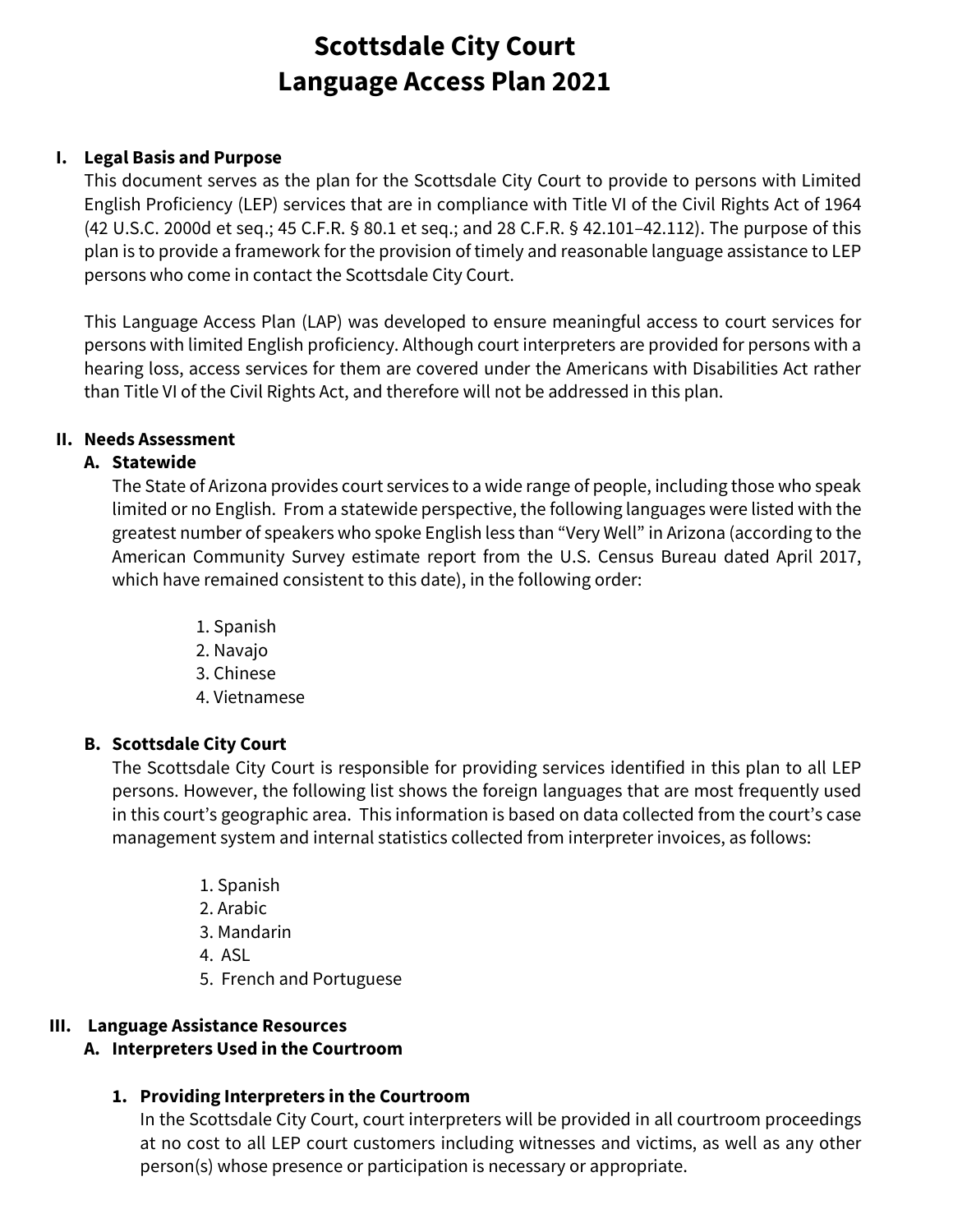Pursuant to Arizona Supreme Court Administrative Order 2016-02, The court gives careful consideration when seeking services of contract interpreters. Preference is given to credentialed interpreters when available. The services of uncredentialed interpreters that are qualified may be utilized when credentialed interpreters are unavailable. The court may also refer to the Arizona Court Interpreter Registry when seeking outside interpreters.

It is the responsibility of the private attorney, public defender or prosecutor's office to provide qualified interpretation and translation services for witness interviews and for all attorney/client communications held off court site.

### **2. Determining the Need for an Interpreter in the Courtroom**

The Scottsdale City Court may determine whether a court customer has limited English proficiency in various ways. The identification of those language needs at the earliest point of contact is a priority for the court. The need for a court interpreter may be identified prior to a court proceeding by the LEP person or on the LEP person's behalf by security, front counter and courtroom staff, attorneys, victim's advocates, detention officers, and by law enforcement officers as noted on a citation. The court has a documented process to identify LEP needs for parties and to ensure a notation is made in the court's electronic case file.

Signage throughout the court building indicating interpreter services are available may also help to identify LEP individuals. The Scottsdale City Court displays the "Notice of Interpreter Services" at the following locations inside the court building: entry point and Self-Service Center.

The need for an interpreter also may be made known in the courtroom at the time of the proceeding. In a case where the court is mandated to provide an interpreter, but one is not available at the time of the proceeding, the case may be continued to a date when an interpreter can be provided.

## **3. Administrative Office of the Courts (AOC) Interpretation Resources**

### **Court Interpreter Registry and Listserv**

The AOC maintains a statewide roster of individuals who indicate they have interpreting experience and have expressed interest in working in the courts. The court using interpreting services will determine the competence of the persons listed. This roster is available to court staff on the Internet at [http://www.interpreters.courts.az.gov.](http://www.interpreters.courts.az.gov/)

Additionally, the AOC created a statewide listserv to allow courts to communicate via email on court interpreter-related matters. The listserv is an excellent resource to locate referrals for specific language needs.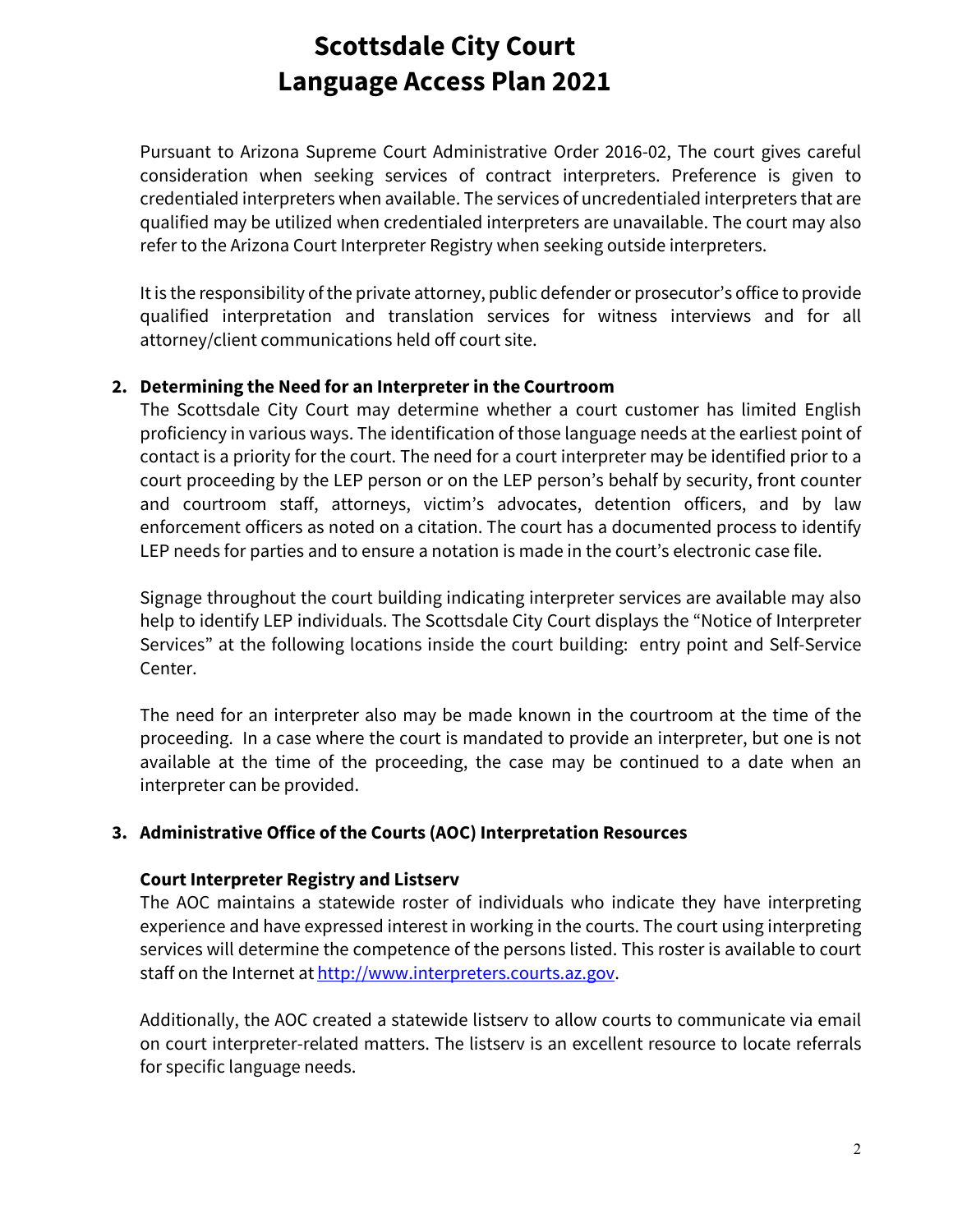### **Video Remote Interpreting**

The AOC has installed video conferencing equipment at the State Courts building that will allow courts with compatible technology to remotely conference an interpreter from the Phoenix Metro area or from another court jurisdiction into their court to improve resource allocation and reduce time and costs associated with interpreter travel.

### **Court Interpretation Amidst the Pandemic**

The Scottsdale City Court takes every safety measure necessary, as indicated by the Arizona Supreme Court as well as any and all CDC guidelines. Therefore, to ensure safety for all employees and the public, most hearings are being held in a virtual manner. Parties are directed to appear remotely, which enables interpreters to also appear in this same manner. In the event a hearing is scheduled that calls for an interpreter to appear in-person, proper protocol is followed by court staff and all participants. Interpreter(s) must wear a face mask and maintain a distance of six feet from any person/party. Electronic equipment is also available for parties in need of interpretation that allows for safe practice of social distancing. Area(s) are sanitized accordingly following proceedings.

### **B. Language Services Outside the Courtroom**

The Scottsdale City Court is also responsible for taking steps to ensure that LEP individuals have meaningful access to court services and programs. Court services and programs include but are not limited to a self-help center, public service windows/cashiers, inbound calls, jury service, and records.

### **1. Assistance to Understand Court Procedures and Policies**

The Scottsdale City Court will be responsible for taking reasonable steps to ensure that LEP individuals understand court procedures and policies.

### **2. Assistance to Fill-out Court Forms and Pleadings**

The Scottsdale City Court will assist in the completion of court forms for those LEP persons who are unable to do so either by themselves or with the assistance of another competent adult proficient in English.

### **3. Court-Ordered Services and Programs**

The court is also responsible for taking reasonable steps to ensure that LEP individuals have meaningful access to all court-ordered services and programs. Court-ordered services and programs include but are not limited to alcohol and drug screening/treatment, educational programs, and classes provided by a private vendor under contract with the court. Any contracts with vendors that provide direct services to court users include the requirement that the vendor provide language services, including interpreters, for all LEP individuals.

The court uses the following resources to facilitate communication with LEP individuals and court staff or providers of court-ordered services: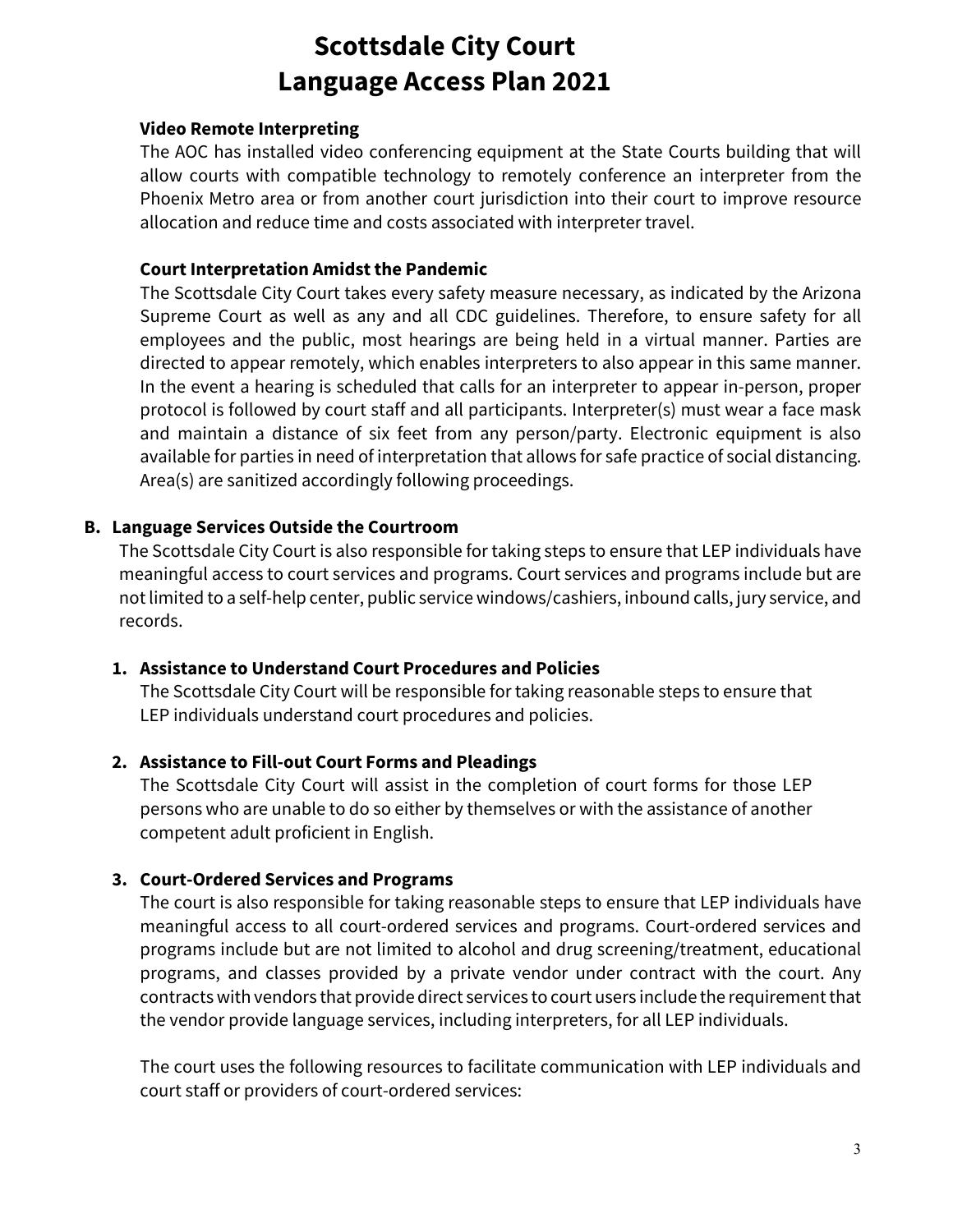- The Scottsdale City Court's staff interpreter has aTier 3, Arizona Court Interpreter Credential. The court also utilizes the services of independent contractors, or agency contractor interpreters. Preference is given to credentialed interpreters when requesting external interpreters;
- The Scottsdale City Court provides a public phone line with key instructions provided in Spanish to request court services;
- The Scottsdale City Court has bilingual employees in the following languages; Spanish and Mandarin Chinese. When LEP customers seek our assistance outside the courtroom, we first try to meet their needs by using the language skills of our employees.
- The Scottsdale City Court has developed an internal phone list of bilingual employees who may provide assistance to LEP customers when necessary, and when no staff person is available to provide that assistance in person.
- For face-to-face encounters, as well as telephone conversations, the Scottsdale City Court utilizes telephonic interpreter service, when on-site interpreters are not available.
- When court staff does not know what language a customer is speaking, they use the ISpeak cards to identify the individual's primary language.
- Staff who have some knowledge of another language but need help with court terminology may consult the following glossary sources:
	- a. Spanish/English glossary on the AOC self-help Web site, [http://ajinweb/ctserv/cmu/CMU\\_CourtInterpreter.htm](http://ajinweb/ctserv/cmu/CMU_CourtInterpreter.htm)
	- b. Spanish Language Style Guide and Glossaries for U.S. Government Web **Sites** [https://www.digitalgov.gov/resources/spanish-language-style-guide-and](https://www.digitalgov.gov/resources/spanish-language-style-guide-and-glossaries/)[glossaries/](https://www.digitalgov.gov/resources/spanish-language-style-guide-and-glossaries/)
- Written information in Spanish on how to access and navigate the court.
- Multilingual signage throughout courthouse locations in the following languages: Spanish.

To provide linguistically accessible services for LEP individuals, the Scottsdale City Court provides the following: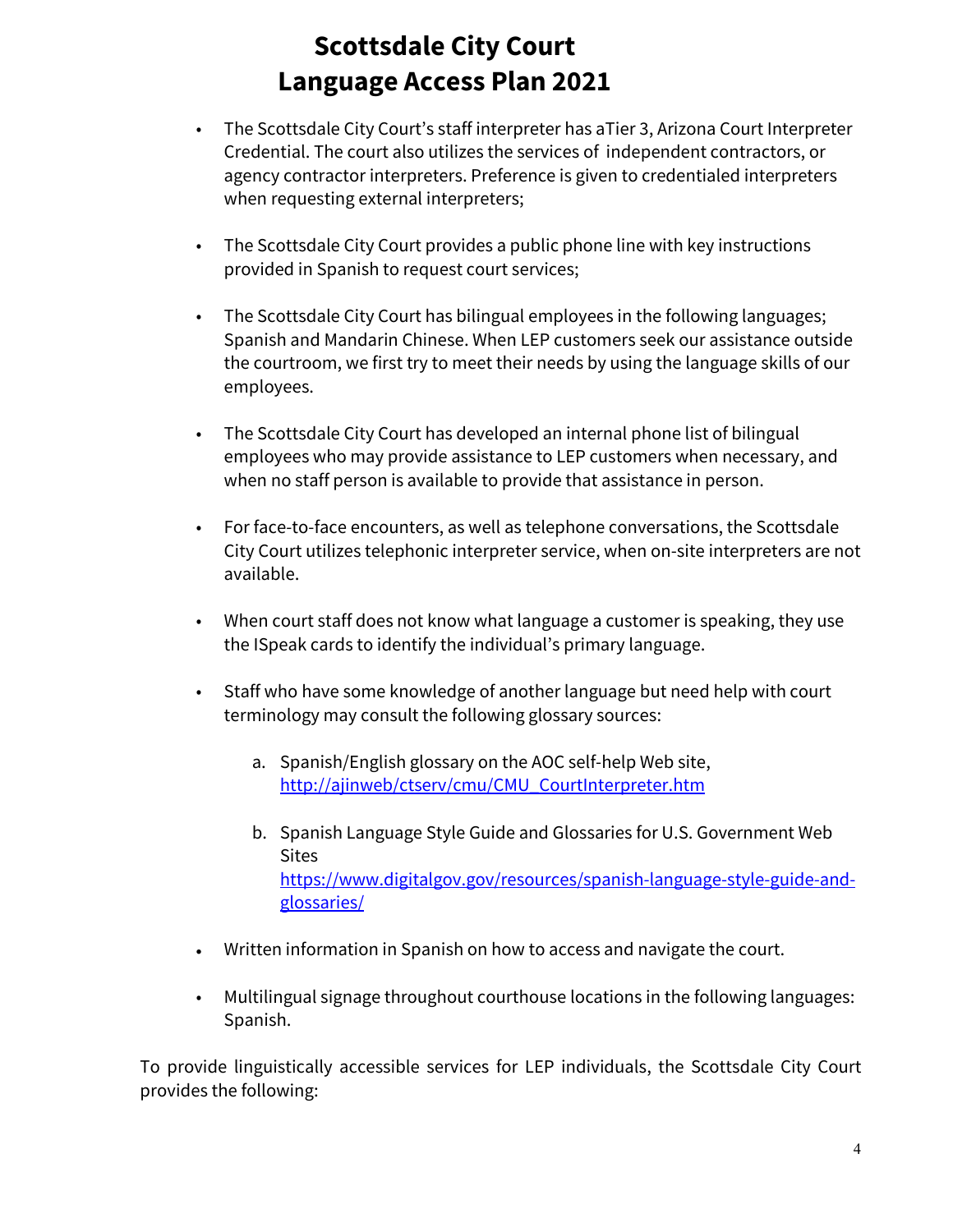- Public service windows that include bilingual staff and telephonic language assistance.
- Written informational and educational materials and instructions in Spanish.
- Website link from the court's website to the Supreme Court's Spanish translated webpage<http://www.azcourts.gov/elcentrodeautoservicio> for court forms and instructions and other language access related resources such as the courts' website pages [http://www.scottsdaleaz.gov/court](http://www.scottsdaleaz.gov/court/) and LAP and complaint form and process.

[http://www.scottsdaleaz.gov/Assets/ScottsdaleAZ/Court/CourtPublications/Oth](http://www.scottsdaleaz.gov/Assets/ScottsdaleAZ/Court/CourtPublications/Other+Publications/LAP.pdf) [er+Publications/LAP.pdf](http://www.scottsdaleaz.gov/Assets/ScottsdaleAZ/Court/CourtPublications/Other+Publications/LAP.pdf)

# **C. Court Appointed or Supervised Personnel**

The Scottsdale City Court will ensure in any instance in which the court may appoint or supervise other personnel that they will provide language services, including interpreters as part of their service delivery system to LEP individuals.

# **D. Translated Forms and Documents**

The Arizona courts understand the importance of translating forms and documents so that LEP individuals have greater access to the courts' services. The Scottsdale City Court currently uses forms and instructional materials translated into Spanish.

The court has translated various vital documents into Spanish:

- Civil Traffic Hearing Information
- Information for County Jail Confinement
- Compliance Assistance Program
- Request for Public Defender
- Walk-in Motion
- Payment Notice
- Financial Statement
- Defensive Driving Class Info
- Mandatory Insurance Suspension Info
- Types of Payments Accepted
- Appeal Information
- Records Request
- Public Survey
- Fines Enforcement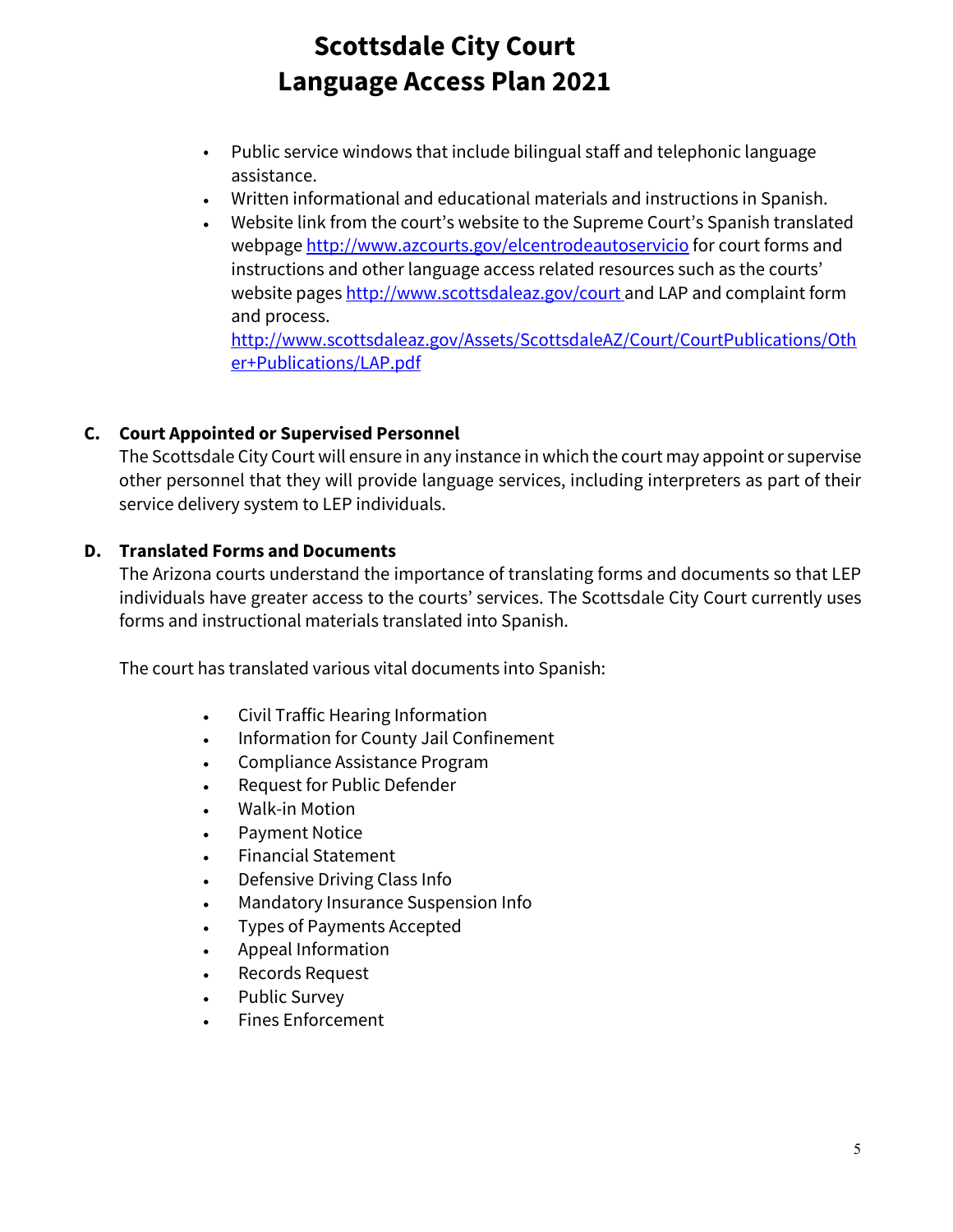These documents will be located will be located at Scottsdale City Court, 3700 North 75th Street, Scottsdale, AZ 85251 in the Self-Service Center.

Qualified interpreters at court hearings provide sight translations of court documents and correspondence associated with the case. In the event that an interpreter is not available, other reasonable means will be employed to ensure meaningful access for the LEP person such as:

- Explaining the contents of the document by competent bilingual staff
- Utilizing a telephonic interpreter service to relay court staff's explanation of the documents content
- Submission of the document for timely written translation as appropriate.

# **E. Website/Online Access**

Scottsdale City Court operates an Internet website<http://www.scottsdaleaz.gov/courts/> and ensures the website is accessible to LEP persons and includes:

- Google Translate is also available to translate the Court's web pages into numerous languages, including but not limited to, Spanish, Arabic and Vietnamese.
- A notice about the availability of language services written in Spanish and is posted on the court's website pag[e http://www.scottsdaleaz.gov/court/](http://www.scottsdaleaz.gov/court/)
- A hyperlink to Arizona Supreme Court's Spanish-translated webpage <http://www.azcourts.gov/elcentrodeautoservicio>
- A hyperlink to the Scottsdale City Court's LAP and complaint form and process [http://www.scottsdaleaz.gov/Assets/ScottsdaleAZ/Court/CourtPublications/Othe](http://www.scottsdaleaz.gov/Assets/ScottsdaleAZ/Court/CourtPublications/Other+Publications/LAP.pdf) [r+Publications/LAP.pdf](http://www.scottsdaleaz.gov/Assets/ScottsdaleAZ/Court/CourtPublications/Other+Publications/LAP.pdf) and to [Supreme Court's Self-Service Center page](https://www.azcourts.gov/selfservicecenter/Self-Service-Forms) with language access complaint forms in English, Arabic, Chinese, Spanish and Vietnamese

# **IV. Court Staff and Volunteer Recruitment**

## **A. Recruitment of Bilingual Staff for Language Access**

The Scottsdale City Court is an equal opportunity employer and recruits and hires bilingual staff to serve its LEP constituents. Primary examples include but are not limited to:

- Court Spanish interpreter that serves as regular full-time employee of the court.
- Bilingual staff that serve at public counters, answering inbound calls and self-help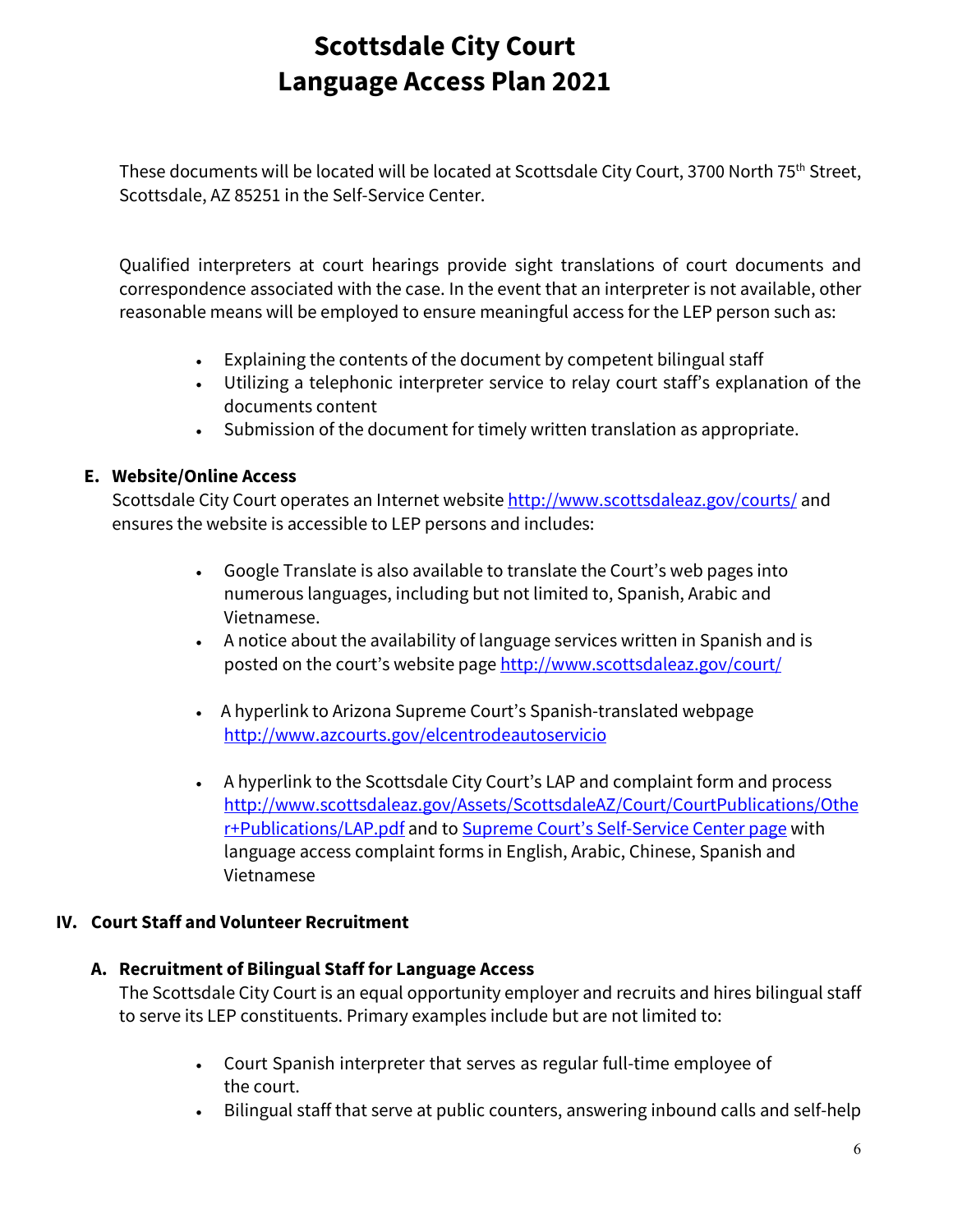center questions.

• Bilingual city staff available on call to assist with contacts from LEP individuals, as needed.

# **B. Recruitment of Volunteers for Language Access**

At this time, The Scottsdale City Court does not recruit or use volunteers to assist with language access.

# **V. Judicial and Staff Training**

The Scottsdale City Court is committed to providing language access training opportunities for all court employees. Training and learning opportunities currently offered will be expanded or continued as needed.

Training includes:

- Diversity Training;
- Cultural competency training;
- LAP training;
- New employee orientation training; and,
- AOC's Language Access in the Courtroom Training DVD
- AOC's Language Access Online Training Videos

## **VI. Public Outreach and Education**

## **A. General**

Scottsdale City Court developed the Spanish Interpreter High School Experience/Program which is designed to encourage young people to seek a career in court interpretation as well as familiarize them with our legal system. This program was initially launched in early March 2020. Since that time, Scottsdale City Court has been working closely with junior and senior year students from Saguaro High School. This program has allowed the students to become educated not only in the areas of interpreting, but also in the functions of the court, which include the essential roles of the judicial officer(s), administrators, secretary, bailiffs, and other staff. This same program may well be available to other high school students in the future.

## **B. Videos, Webinars, On-line Classes, In-person Classes and Other Similar Instructional Methods**

The Scottsdale City Court will determine whether any existing videos, webinars, and instructional materials should be made available in languages other than English and Spanish by considering the Department of Justice's four-factor analysis. The court has purchased a software program to assist in the development of computer-based training that will be designed to present instructional materials to litigants in English, Spanish and other languages.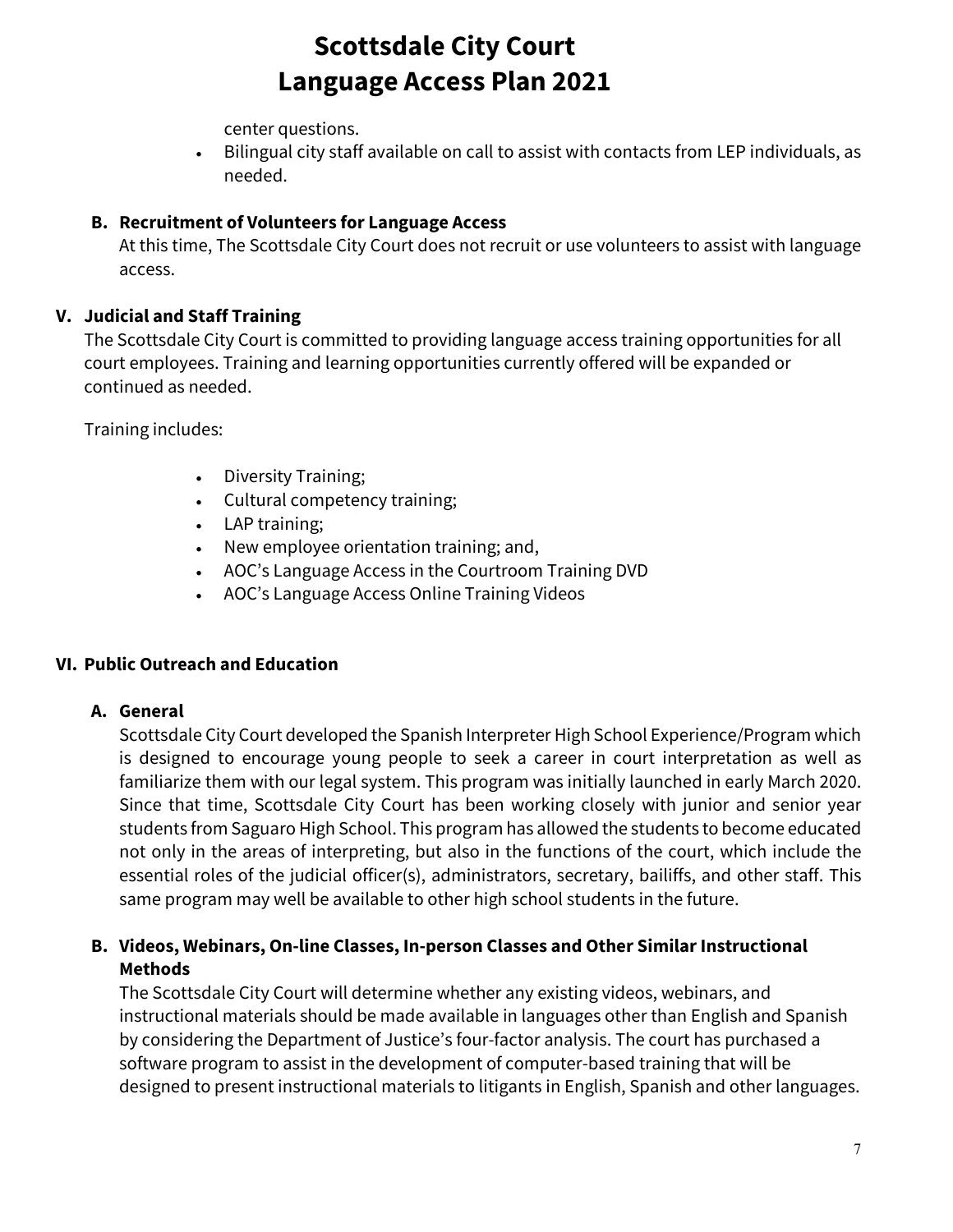# **C. Formal Complaint Process**

If an LEP court customer believes meaningful access to the courts was not provided to them, they may choose to file a complaint with the trial court's Language Access Plan Coordinator. The court will develop a complaint process that includes at a minimum, the following information:

- The court will respond to any complaint within 30 days and the records will be maintained as public records.
- How to file a complaint and to whom the complaint should be directed.
- The complaint form (English/Spanish) is attached to the LAP.
- Translated versions of the complaint form are available in multiple locations, including, but not limited to:
	- o Forms posted on the court's website
	- o Hard copy forms available at the counters.

# **VII. Public Notification and Evaluation of LAP**

# **A. LAP Approval and Notification**

The Scottsdale City Court's LAP and any subsequent revisions are approved by the court's Presiding Judge and Court Administrator and a copy is forwarded to the AOC Court Services Division. Copies of Scottsdale City Court's approved LAP will be provided to the public on request. In addition, the court posts the approved LAP on its public website [http://www.scottsdaleaz.gov/Assets/ScottsdaleAZ/Court/CourtPublications/Other+Publication](http://www.scottsdaleaz.gov/Assets/ScottsdaleAZ/Court/CourtPublications/Other+Publications/LAP.pdf) [s/LAP.pdf](http://www.scottsdaleaz.gov/Assets/ScottsdaleAZ/Court/CourtPublications/Other+Publications/LAP.pdf)

## **B. Evaluation of the LAP**

The Scottsdale City Court will routinely assess whether changes to the LAP are needed. The plan may be changed or updated at any time but reviewed no less frequently than once a year or biennially.

Every year the court's interpreter will review the effectiveness of the court's LAP and make any necessary updates. The evaluation will include identification of any problem areas and development of corrective action strategies. From time to time, the court may consider using a survey sampling of data collection for a limited time period which involves assessing language access requests to assist in the evaluation of the LAP.

Elements of the evaluation will include:

- Number of LEP persons requesting court interpreters, language assistance.
- Assessment of current language needs to determine if additional services or translated materials should be provided.
- Solicitation and review of feedback from LEP communities within the county.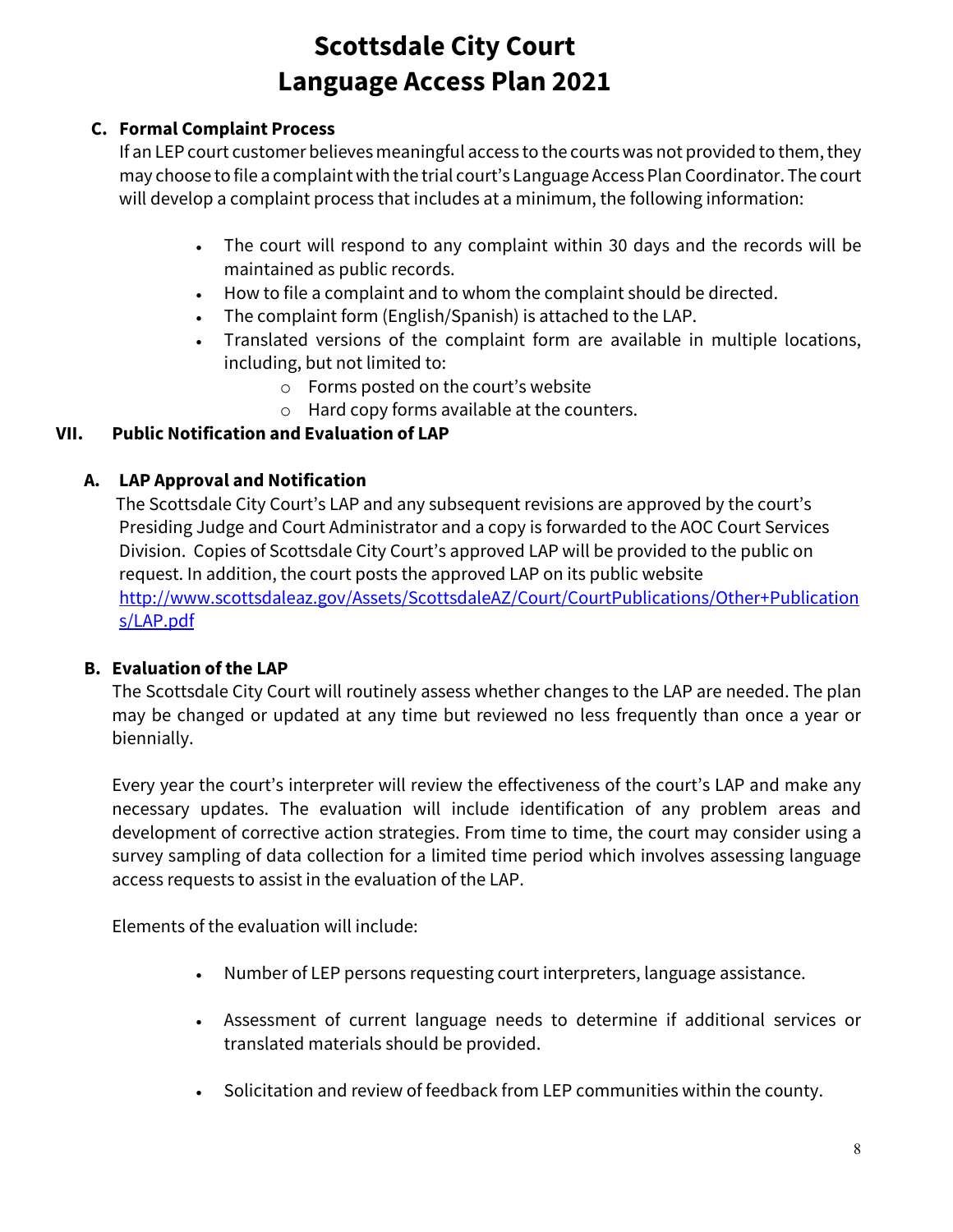- Assessment of whether court staff adequately understand LEP policies and procedures and how to carry them out.
- Review of feedback from court employee training sessions
- Review customer satisfaction feedback as indicated on the access and fairness survey, if administered by the court during this time period.
- Review any language access complaints received during this time period.

### **C. Court Language Access Plan Coordinator:**

Sylvia Uppendahl Court Interpreter Scottsdale City Court 3700 N. 75<sup>th</sup> St. Scottsdale, AZ 85251 (480) 312-7154[, suppendahl@scottsdaleaz.gov](mailto:suppendahl@scottsdaleaz.gov)

#### **D. AOC Language Access Contact:**

David Svoboda Court Services Division Administrative Office of the Courts 1501 W. Washington Street, Suite 410 Phoenix, AZ 85007 (602) 452[-3965,](mailto:3965) [dsvoboda@courts.az.gov](mailto:dsvoboda@courts.az.gov)

### **E. LAP Effective Date: January 2021**

### **F. Approved by:**

Presiding Judge: Joseph Olcavage  $/$ s/ $/$ 

Court Administrator: Ken Kung \_\_\_/s/\_\_\_\_\_\_\_\_\_\_\_\_\_ \_\_\_\_\_\_ Date:\_\_01/22/2021\_\_\_\_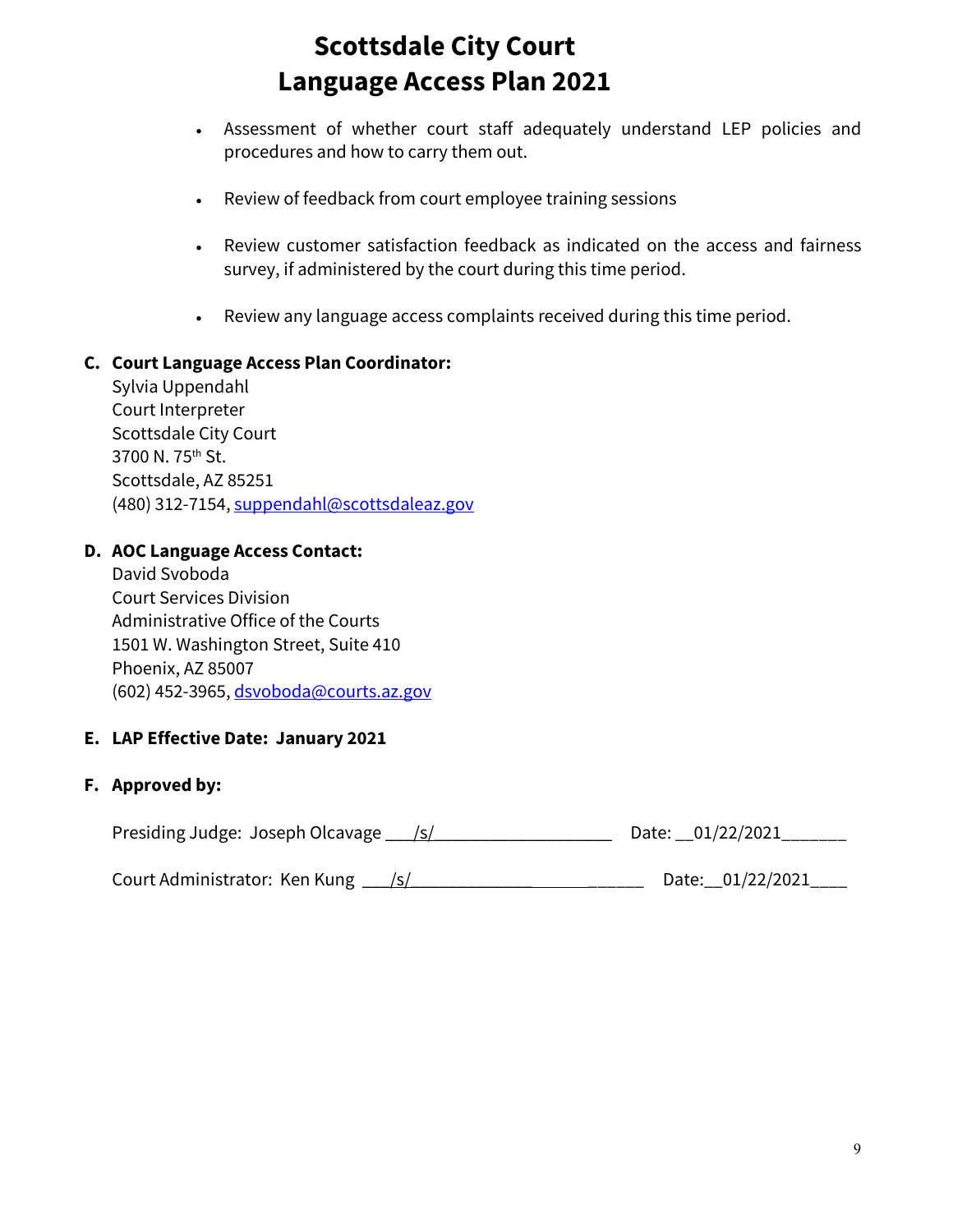### **Scottsdale City Court Limited English Proficiency (LEP) Complaint Form**

Section 602 of Title VI of the Civil Rights Act of 1964, 42 U.S.C. 2000d states that "No person in the United States shall, on the ground of race, color, or national origin, be excluded from participation in, be denied the benefits of, or be subjected to discrimination under any program or activity receiving federal financial assistance." One of the reasons this law was established to ensure that persons who do not speak English as their primary language and who have a limited ability to read, speak, write or understand English be afforded meaningful access to programs, services and/or activities and information provided by any entity receiving federal financial assistance.

If you feel you have not been provided meaningful access to any court or probation service and/or activity, please complete this form and return it to Scottsdale City, 3700 N. 75<sup>th</sup> St. Scottsdale, AZ 85251

PLEASE COMPLETE AND SIGN:

| Complainant Information:      |                                                                                                                                                                                                                               |
|-------------------------------|-------------------------------------------------------------------------------------------------------------------------------------------------------------------------------------------------------------------------------|
|                               | Name: Name: Name: Name: Name: Name: Name: Name: Name: Name: Name: Name: Name: Name: Name: Name: Name: Name: Name: Name: Name: Name: Name: Name: Name: Name: Name: Name: Name: Name: Name: Name: Name: Name: Name: Name: Name: |
|                               |                                                                                                                                                                                                                               |
|                               |                                                                                                                                                                                                                               |
|                               |                                                                                                                                                                                                                               |
| <b>Complaint Description:</b> |                                                                                                                                                                                                                               |
|                               | Name or Department and/or Program/Service/Activity: _____________________________                                                                                                                                             |
|                               | <u> 1989 - Andrea Andrew Maria (h. 1989).</u>                                                                                                                                                                                 |
|                               |                                                                                                                                                                                                                               |
|                               |                                                                                                                                                                                                                               |
|                               |                                                                                                                                                                                                                               |
| necessary)                    | Describe how you were not provided meaningful access: (Be specific and attach additional pages if                                                                                                                             |
|                               |                                                                                                                                                                                                                               |
|                               |                                                                                                                                                                                                                               |
|                               | <u> 1989 - Johann Stoff, amerikansk politiker (d. 1989)</u>                                                                                                                                                                   |
|                               |                                                                                                                                                                                                                               |

*The Scottsdale City Court is committed to improve access to its programs, services and activities for persons who are Limited English Proficient.*

This form is available in Spanish and is available on the reverse side.